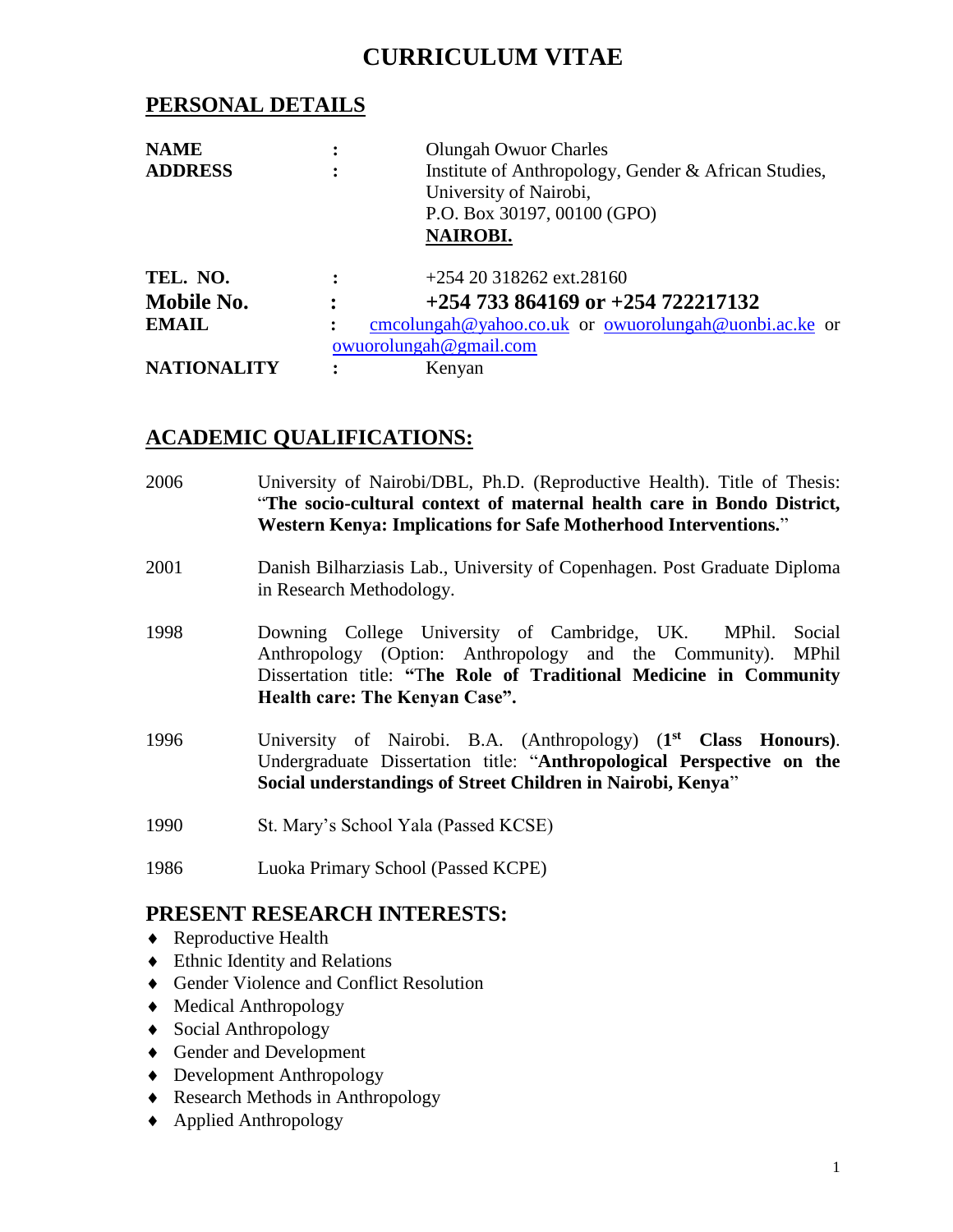# **Research/Consultancy Experiences**

- 2014 Reviewing the UNICEF/UNFPA FGM/C interventions in Garissa and Meru
- 2013 Development of the Gender and Equality Guide for the County Governments on behalf of the National Gender & Equality Commission
- 2013 Situation Analysis of Reproductive Health Medicines in Kenya in conjunction with the Royal Tropical Institute Netherlands on behalf of the Concept Foundation
- 2012 Panelist in African Research & Resources Forum (ARRF) Seminar Series on 2013 Elections. Researched and wrote a paper on the topic "Social Identities and Political Mobilization: The case of Kenya in the run-up to 2013 General Elections"
- 2012 Gender assessment of USAID programs and engendering the strategic plan for the next five years.
- 2011 APHIA II OR FGM/C project post training assessment commissioned by Population Council.
- 2011 **Final External** Evaluation of TOSTAN programmes on eradication of FGM/C and women's rights abuses in Somaliland and Puntland by UNICEF Somalia
- 2009 Trained on a short course on Advancing Sexuality Studies: A short Course on Theory and Research Methodologies by Australian Research Centre in Sex, Health and Society.
- 2009Monitoring and Evaluation of the Social transformation process of the beneficiaries of the Jamii Bora housing estate at Kaputei in Kajiado
- 2009 Research on HIV/AIDS discordant couples in Thika and Nairobi in conjunction with the University of Washington Seattle and Kenyatta National Hospital
- 2008 An operations research on the effects of FGM/C among the Maasai of Narok and the Kamba of Kyuso District on behalf of GTZ (Principal researcher).
- 2007A baseline survey on the practice of Female Genital Mutilation among the Munyoyaya Community of Tana River District, Coast Province (Lead researcher on Ministry of Gender and UNICEF project)
- 2007 Women's concerns on their fertility in Nyanza Province (Lead researcher on a PATH project).
- 2007 "Wife Inheritance vis-à-vis Sexual Rights and HIV and AIDS and Property Rights in Mathare, Kiambio and Mukuru Slums in Nairobi (CREAW Project).
- 2007 Poverty and Vulnerability Mapping in Nyanza and Coast Provinces on behalf of ILEG (FORD Foundation Project).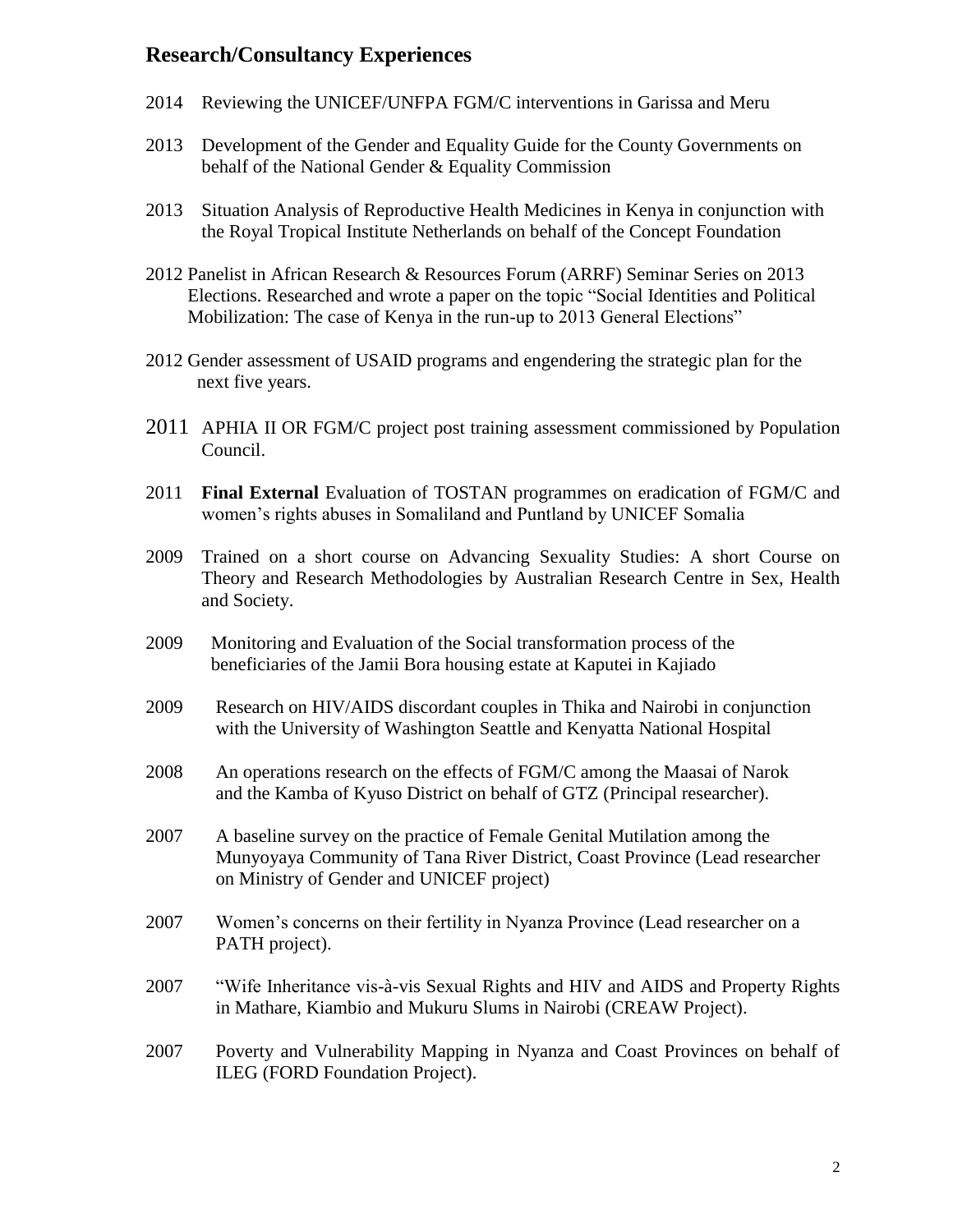- 2004 Research on the effectiveness of the Focused Antenatal Care Package in three Districts of Busia, Lugari and Siaya in conjunction with Pop Council (Co-Principal Investigator).
- 2001 Research on Maternal Healthcare in a socio-cultural Context in Bondo District of Nyanza Province.

# **WORK/TRAINING EXPERIENCE**

- 2014 Training on Gender Mainstreaming at Institutional Level for the University of Nairobi Health Services staff
- 2013 Sensitization Seminar for the National Gender and Equality commission on Gender Mainstreaming in Institutions
- 2013 Training of Trainers and development of Training Manual and Engendered Responses to Emergency/Humanitarian Situations commissioned by UN-WOMEN
- 2013 Training of trainers on "Enhancing Gender and GBV capacities in the Humanitarian Hubs/Hot spots as preparedness for the 2013 elections, commissioned by UN-WOMEN
- 2012 Training of the Constitutional Commissions on Gender and Reproductive Health- "Action to Reduce Maternal Deaths from Unsafe Abortions in Kenya" Commissioned by National Gender and Equality Commission and IPAS
- 2012 Promoted to Senior Research Fellow, Institute of Anthropology, Gender & African Studies, University of Nairobi.
- 2011 Panelist on KNHCR Public Inquiry into the allegations of Sexual and Reproductive Health Rights Violations in Kenya by Healthcare Providers
- 2011 Development of a National Training Curriculum on Sexual and Gender-Based Violence in Kenya for the National Gender and Equality Commission (NGEC)
- 2011 Training 21 NGOs on the Proper Engagement of Men and Boys in Reproductive Health in Kenya on behalf of WOFAK and its partners at the Soi Safari Lodge Lake Baringo.
- 2010 Gender Mainstreaming Training for several Institutions among them Ministry of State for Public Service, Ministry of Information, Kenya Industrial Research & Development Institute among others at the KCB training College and Embu GTI
- 2009 Gender Responsive Budgeting Training for the Gender Officers in the Parastatals and Government Ministries at the Travelers Beach Hotel, Mombasa
- 2009 Gender Responsive Budgeting training for the Gender Officers in NGOs and Government Departments
- 2008 Facilitator in Post-Violence Conflict Resolution Mechanisms for various NGOs in Kenya.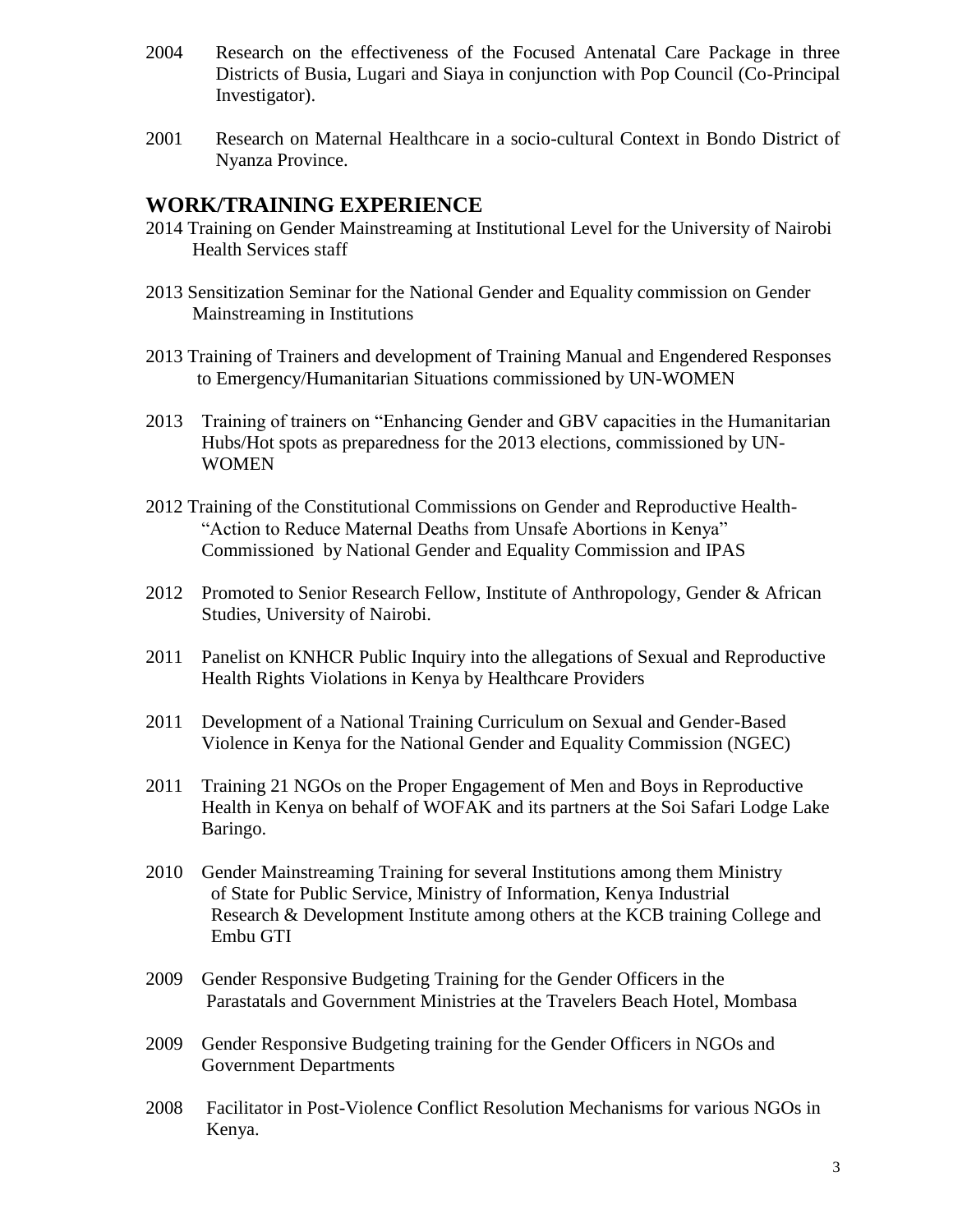- 2007 Gender mainstreaming into the Health sector Training sponsored by GTZ and commissioned by DRH, Ministry of Health
- 2007 Training of key officers on Gender in Agriculture at the Ruiru Coffee Foundation
- 2007 –todate On-site Resident Director for the Nairobi Exchange Programme (NEP)
- 2007 Coordinator of the Gender, Governance and Human Rights Seminar Series sponsored by UNIFEM and mounted by University of Nairobi.
- 2006 Gender Training of the Inter-Ministerial Committee on Gender Based Violence (GBV) focusing on Reproductive Health. The primary focus was on Gender Violence and Female Genital Mutilation sponsored by UNICEF
- 2005-2011 Adjunct Faculty Member at the St. Lawrence University Kenya Semester Program in charge of the Course on Health, Sickness and Healing in Kenya.
- 2005-2007 Academic Advisor for Nairobi Exchange Programme (NEP) This is an African Studies Consortium involving students from Bryn Mawr, Haverford, Swarthmore and University of Pennsylvania and the University of Nairobi.
- 2005 Field training in Kisii Western Kenya of students for a WHO funded Malaria control programme course. My area of focus was on the use of anthropological research techniques in data collection.
- 2002 Promoted to Research Fellow, Institute of African Studies, University of Nairobi
- 1999 Engaged as a Junior research Fellow, Institute of African Studies, University of Nairobi.
- 1996 Halls Officer, Students Welfare Authority, University of Nairobi.

#### **LEADERSHIP AND COMMUNITY WORK AND EXPERIENCE**

- 2014 Appointed Director of the Institute of Anthropology, Gender & African Studies, University of Nairobi
- 2014 Appointed Vice Chairman and Staff Commissioner of the SONU electoral commission, University of Nairobi by the university Senate
- 2012- 2014 Elected Chairman of the Supervisory Committee of CHUNA SACCO
- 2012- to date Appointed Board Member of Rang'ala Girls High School, Ugunja District
- 2012-2013 Member of the Management Committee of the Nairobi Primary School
- 2011 Appointed Chairman of the Performance Appraisal Peer Review Panel, IAGAS, UoN.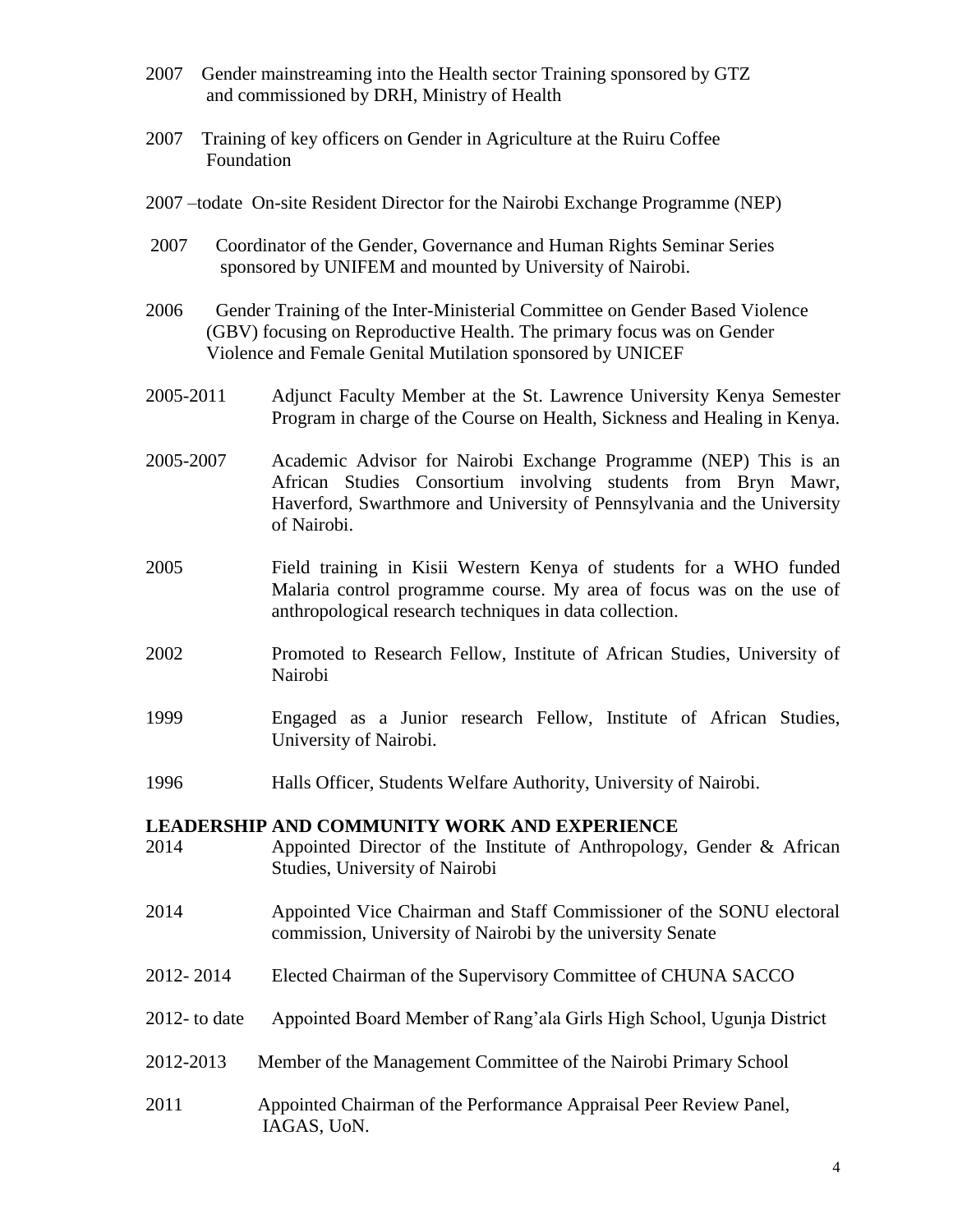- 2000-to date Appointed by the Vice-Chancellor as the Strategic Management Unit Manager (SMU) and Warden, Students Welfare Authority, University of Nairobi
- 2009-2011 Elected Organising Secretary of Universities Academic Staff Union (UASU), University of Nairobi Chapter
- 2000- 2014 Careers Coordinator and link between Academia and Industry at the Institute of Anthropology, Gender and African Studies, UoN.
- 2008- to date Appointed Board Member of Madungu Secondary School, Ugunja District

2000- to date Patron of the Luoka Primary School, Ugunja District.

# **AWARDS AND SCHOLARSHIPS**

- DANIDA (Danish International Development Agency) Fellowship
- Fellow of Cambridge Commonwealth Society (FCCS).
- Cambridge Commonwealth Trust/ODA Scholar.
- Gandhi Memorial Best Student Award 1995/96 Academic Year.
- CODESRIA research award for research and dissertation writing
- Deans Committee Award for Thesis writing, University of Nairobi

# **PUBLICATIONS**

- 1. Olungah O. C. (2012) "Social Identities and political mobilization: the case of Kenya in the run-up to 2013 general elections" ARRF Seminar Series.
- 2. Olungah, O. C. (2012) *Culture and Reproductive Health: The Politics of Pregnancy and Childbirth among the Luo of Western Kenya***.** Lambert Academic Publishers, Germany
- 3. Daniel, A and Olungah, C. (2012). *Women's Indigenous Knowledge in Household Food Security: The Case of Mulili Sub-location, Eastern Kenya*. Lambert Academic Publishing, Germany.
- 4. Olungah, O. C. and Atieno D. (2012). "Stigma and access to care and treatment services in Nyatike, Western Kenya". In *African Journal of Sociology*
- 5. Kenneth Ngure, Nelly Mugo, Connie Celum, Jared M. Baeten, Martina Morris, Owuor Olungah, Joyce Olenja, Harrison Tamooh & Bettina Shell-Duncan (2011): A qualitative study of barriers to consistent condom use among HIV-1serodiscordant couples in Kenya, *AIDS Care*, pp 1-8.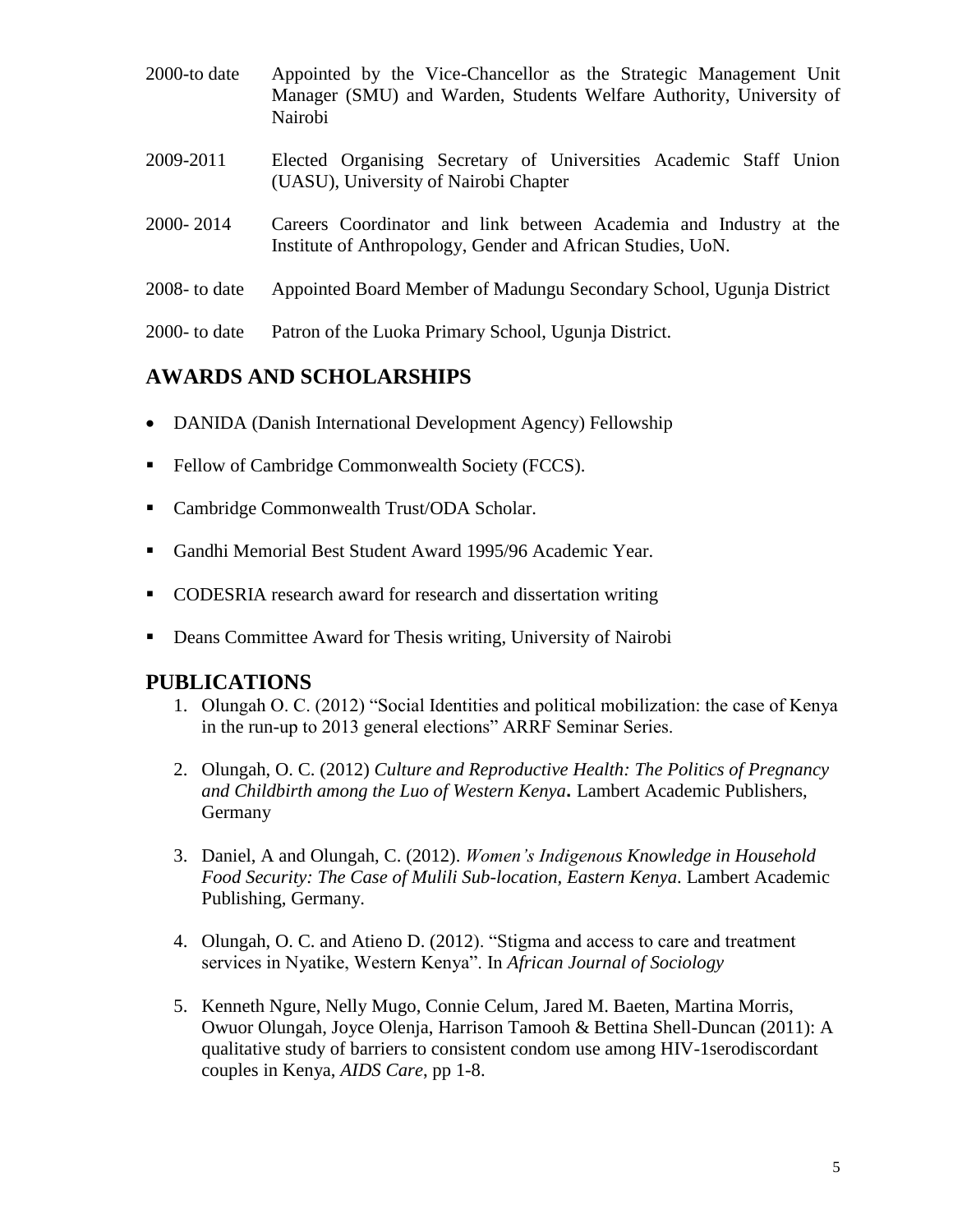- 6. Olungah, O. C. (2009) "The Role of Academia in Democratization in Kenya" in Wanyande, P. and Okebe, M.A. (Eds.) *Discourses on Civil Society in Kenya*. African Research and Resources Forum (ARRF), Nairobi-Kenya
- *7.* Olungah, O. C. (2009) Pregnancy in a socio-cultural context: The case of the Luo of Western Kenya. *Hekima* Journal of the Humanities and Social Sciences IV (1): 102- 116.
- 8. Olungah Owuor, C. (2006) Caring for the unborn: Antenatal care in a socio-cultural context. *Mila, Vol. 7: 21 – 31*.
- 9. Olungah Owuor, C. (1999) The position of traditional medicine in health care delivery: The Kenyan case. *Mila, Vol. 4: 27 – 36*.
- 10. Olungah Owuor, C. (1999) A Non-participant observation of social gathering: Differing actions, responses and attitudes of women and men at a discotheque (Monte Carlo in Nairobi, Kenya and Devonshire arms in Cambridge, U.K.) *Mila, Vol. 4: 64 – 73*.

## **SEMINARS &WORKSHOPS ATTENDED AND PAPERS PRESENTED**

- 2012 Presented a paper on "Gender Dimensions of Migration" at the AMADPOC Stakeholders Seminar on Migration out of Poverty at the Kisumu Hotel.
- 2011 Presented a paper on Gender, Population and Development at the Parliamentary Retreat on Draft Population Policy for National Development at the Serena Beach Hotel
- 2011 Presented a paper on Gender and Development at the PSRI Retreat at the UNES Conference, Chiromo Campus.
- 2011 Presented papers on Gender and Development at the regional levels in forums in Kisumu, Embu, Garissa and Nairobi as part of the NCAPD draft Population Policy
- 2011 Presented a paper on Culture and FGM at the International Conference on Research, Healthcare and Preventive Measures for FGM and Support for Capacity Strengthening of Leadership and Research in Africa at the Southern Sun Mayfair Nairobi-Kenya.
- 2011 Presented a paper on "Abortion Politics in Kenya" at the Kenya Medical Association Workshop on the 2<sup>nd</sup> state of Maternal Mortality in Kenya Conference at KICC
- 2009 Panelist on TV discussion on Hatua talk show on the topic "Bride Price"
- 2007 Presented a paper on "Graffiti as a form of Frustrated Sexuality among University Students" at the second UoN/UNIFEM Seminar Series at the University of Nairobi.
- 2006 Presented a paper on "Sexual rights as Human rights" at the All African Sexuality Conference at the Hilton Hotel, Nairobi.
- 2005 Presented a paper on "Sexual Health as Human Rights" at the CREAW/Faculty of Law University of Nairobi Workshop at the Silver Springs Hotel, Nairobi.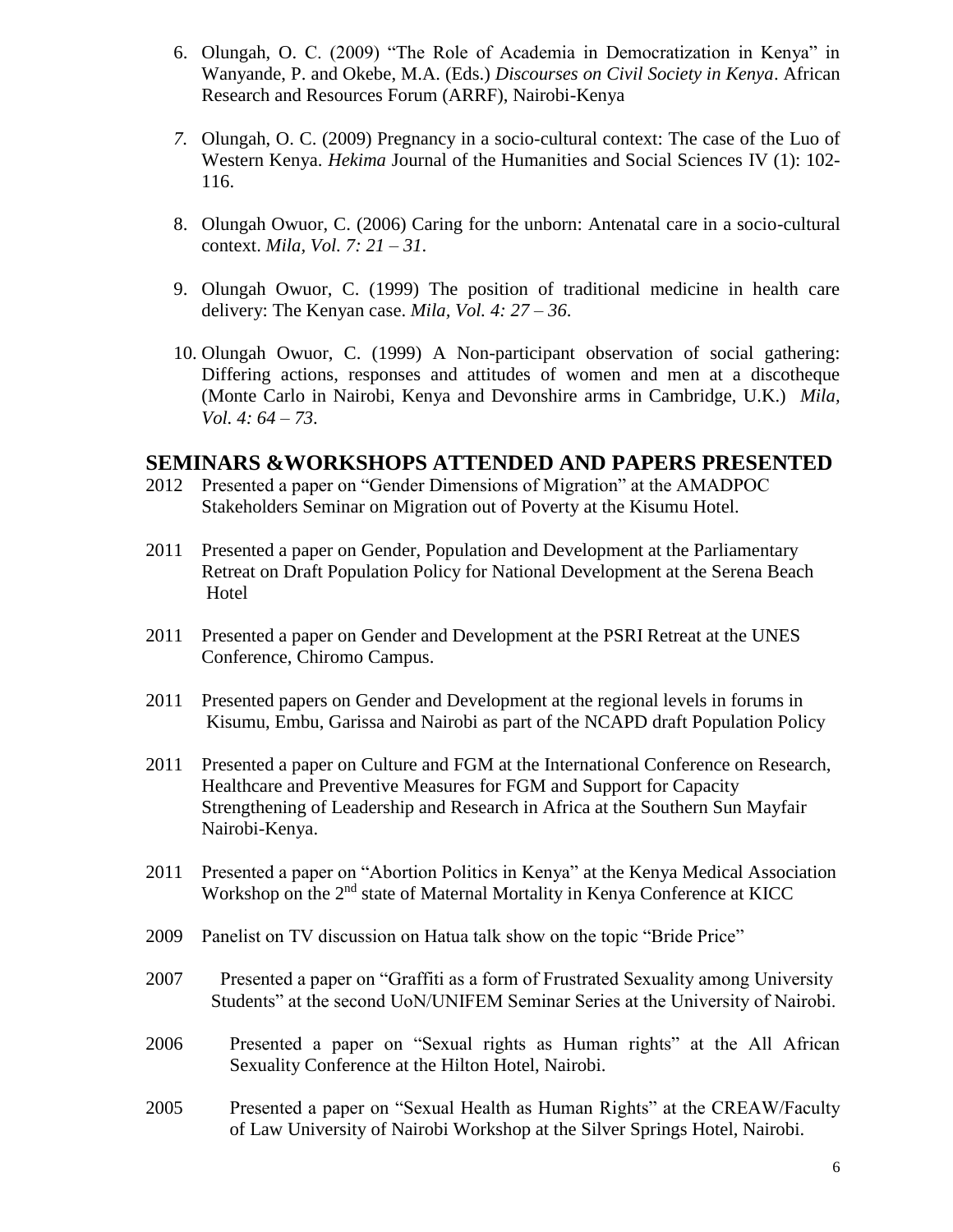- 2003 Presented a paper to the Faculty members at the Nazareth College, Rochester New York on the 20<sup>th</sup> Nov. 2003 On the Position of the African Woman on Health care delivery issues.
- 2003 Presented a paper entitled "Caring for the un-born in a socio-cultural context" at the 102nd American Anthropological Association Conference in Chicago.
- 2001 Participated in a one month training course on people and medicine at the Makerere Institute of Social Research Uganda
- 2001 Participated in a seminar on Qualitative Research Methodology in Medical Anthropology at the Department of International Health University of Copenhagen- Denmark.
- 2000 Presented a paper on the Cultural Engineering towards the control of HIV/AIDS and How to handle social stigma associated with the disease during the Nairobi Province Cultural Week.
- 1998 Participated in a one week residential course entitled: Professional Practice in Multi-disciplinary work" organized by Group for Anthropology in Policy and Practice (GAPP), Association of Social Anthropologists of the Commonwealth (ASA) and the University of Cambridge.
- 1995 Attended and participated in the 5<sup>th</sup> Pan African Association of Anthropologists' Conference in Nairobi.

### **Supervision of graduate students (MA Anthropology & MA Gender and Development Studies)**

#### **MA Anthropology Dissertations**

- 1. Community participation in Constituency Development Fund (CDF) projects in Kangemi Ward, Westlands Constituency by Dalmas Ochieng' Omia graduated in 2011.
- 2. Community perceptions and practices regarding transmission and management of human and porcine cysticercosis in Angonia rural Distrct, Mozambique by Carlos Eduardo Cuinhane graduated in 2010 (Co-supervised with Prof. Isaac Nyamongo).
- 3. Lay people's knowledge, perceptions and practices regarding the transmission and management of human and porcine cysticercosis in Mbeya rural district of Tanzania by Rose Elisante Kalage graduated in 2009 (Co-supervised with Prof Isaac Nyamongo).

#### **MA Gender and Development Studies Projects**

- 1. Factors affecting the uptake of Voluntary Medical Male Circumcision Services among the Youth in Kisumu County by Margaret Akinyi Egesa graduated in 2012.
- 2. Sexual maturation and school participation for girls in rural Kenya: A case of Kasighau Location, Taita District by Zipporah Nyamauncho Ongwenyi graduated in 2012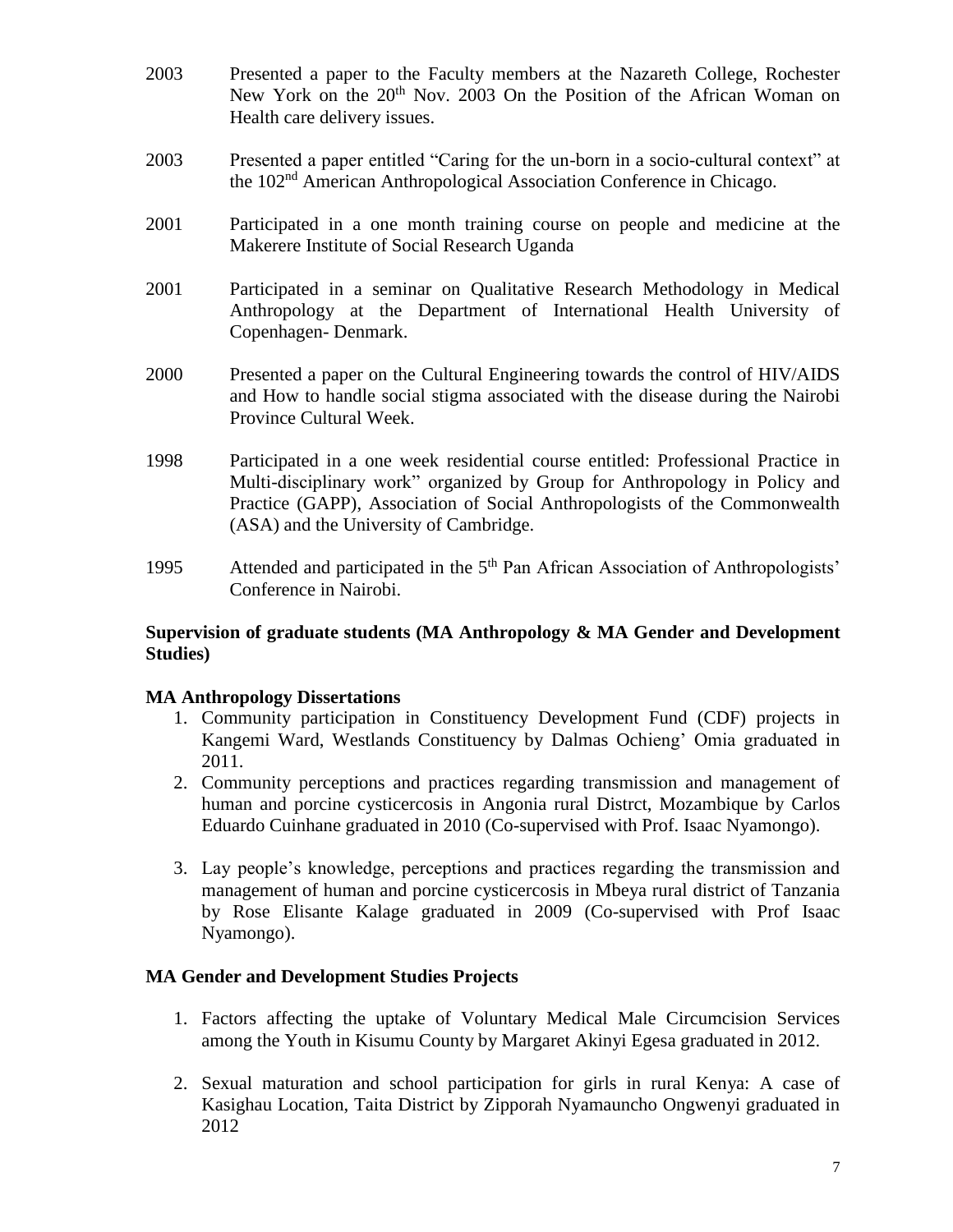- 3. Divorce and Child Socialization: The case of Garissa County, North Eastern Kenya by Wilkister A. Were graduated in 2012.
- 4. Assessing the role of microfinance services on the reproductive health of women in Kibera, Nairobi by Ellyjoy Karimi Kithure graduated in 2012.
- 5. Effects of Dry Sex practices on reproductive health among women in Asego Division, Homa-Bay County by Stephen Odhiambo Ochieng' graduated in 2012.
- 6. Reproductive health seeking experiences of women with disabilities in Mombasa County by Faith Redemptor Atieno, graduated in 2011.
- 7. Gender-Based division of labour and rural development in Ololulung'a Division by Jane Milanoi Kuluo, graduated in 2011.
- 8. The Legal Challenges of New Reproductive Technologies in Kenya by Opondo Evelyne graduated in 2010.
- 9. Mobile Telephony and its influence on gender roles among Maasai women of Ngong' Division, Kajiado North District by James Sankale, graduated in 2010.
- 10. Male Participation in Reproductive Health in Kibera Slums by Elijah Ochieng' Odhiambo graduated in 2010.
- 11. Women's indigenous knowledge in household food security in Mulilii sub-location, Makindu District of Eastern-Kenya by Agatha Daniel Mumbua, graduated in 2010.
- 12. Motivators and obstacles of voluntary counselling and testing among the young people in Usigu division: the case of Got Agulu Sub-district hospital by Buoro Edward Omondi, graduated in 2010.
- 13. Lay-care providers' lived experiences in HIV/AIDS management: the case of Kaptembwa Division, Nakuru Central District by Elizabeth Jerop Kimutai, graduated in 2010.
- 14. Access to Reproductive health services: The case of women with physical disabilities in Nairobi by Grace S W. M. Mukasa graduated in 2008.
- 15. Behavioral Factors that contribute to the risk of HIV infection among college students: The case of Co-operative College of Kenya by Ongwae Omosa Joshua graduated in 2008
- 16. Influence of Maternal levels of education on child mortality: A case study of Kinango division of Coast Province, Kenya by Njagi Joyce Muthoni graduated in 2008.
- 17. The Impact of HIV Stigma on Access to care and Treatment Services in Nyatike Constituency, Migori District by Otieno Dorothy, graduated in 2008.
- 18. Violence against Women: The case of Kiogoro Division, Kisii Central District by Nyamwega Eunice Moraa, graduated in 2008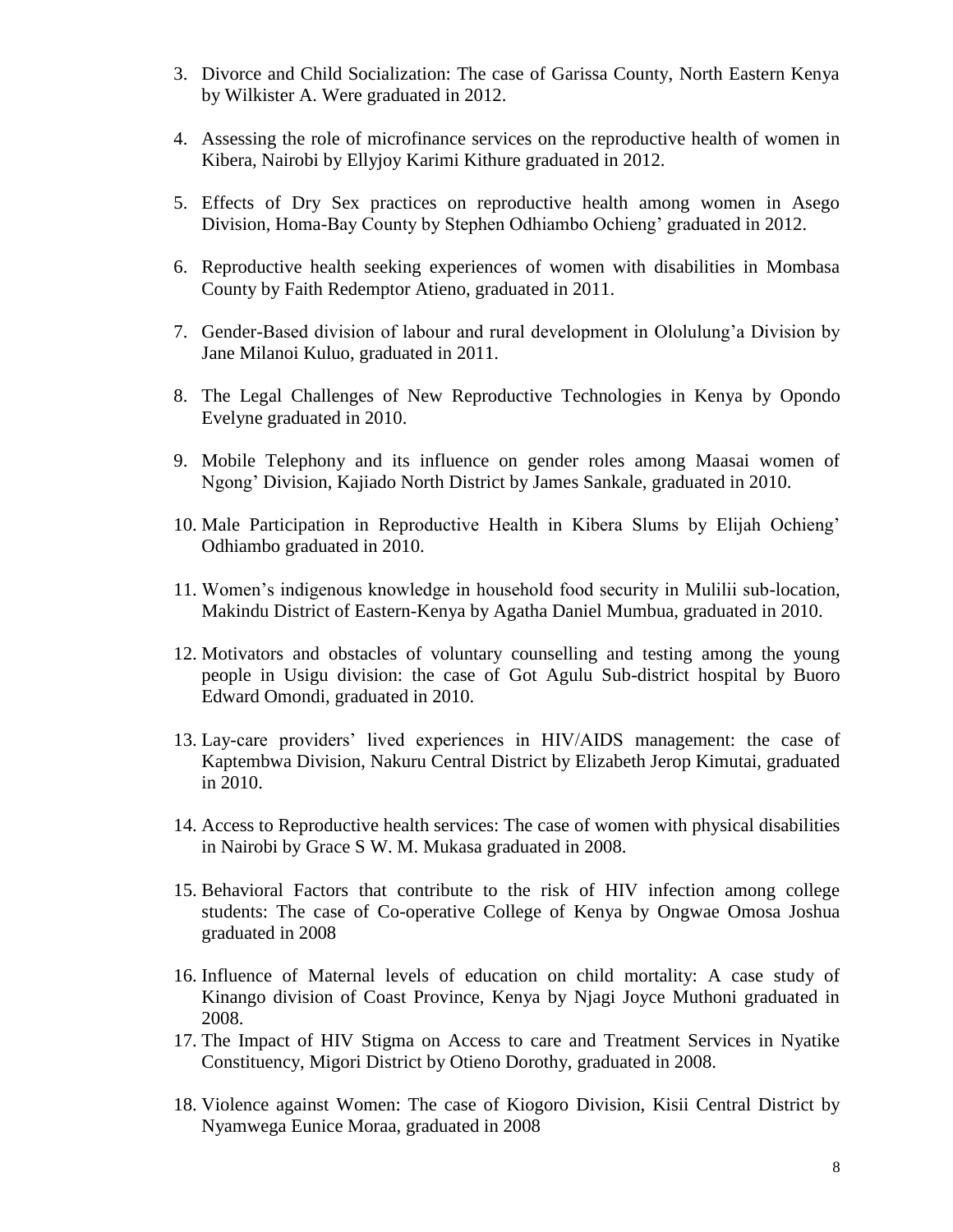- 19. A Socio-cultural analysis of factors influencing gender participation in informal sector business: The case of Kangemi market and its environs, Nairobi by Kalekye Musyoki Geraldine, graduated in 2008.
- 20. Dramatherapy as a form of group counselling among drug and substance abusers/addicts: The case of Mathari Mental Hospital drug rehabilitation unit by Zippora A. Okoth, graduated in2008.
- 21. Gender Injustice: the determinants of violence against women and access to human rights in Kenya; A case of Mathare and Korogocho slums in Nairobi by Fredrick O. Ochieng graduated in 2007.
- 22. Societal Perceptions of Sexual violence: The case of Westlands Division, Nairobi by Anne Nyambura Mbuthia graduated in 2007.
- 23. Violence among Boys: The case of Nairobi-Kenya by Emma Nungari Munyambu graduated in 2007.
- 24. Integrating men in the fight against gender violence: The case of Kibera Division, Nairobi by Edna Mutua Nduku graduated in 2007.
- 25. The Role of Women in Peace Building: The case of Women Networks in Somaliland by Kinyanjui, R. Njoki, graduated in 2007.
- 26. New Reproductive Techniques: The case of Caesarean births in Nairobi by Samuel Owuor Ogolla graduated in 2006.
- 27. The role of corporate social responsibility in the Achievement of the Gender Equality Goal of the Millennium Development Goals (MDGs): A critical Analysis by Jane Onoka graduated in 2006
- 28. Gender Politics in decision making at the Household level: The case of North Kanyamkago Location by Bertha Kokach Juma graduated in 2005.
- 29. Domestic Labour in Embakasi Division: The Gender Perspective by Betty Ngendo Mugo graduated in 2005.
- 30. Violence Against women in Kenya: An Exploration of the Underlying Factors by Josephine Anyango Obonyo graduated in 2004.

#### **BA Anthropology dissertation**

The Death of Academia: Exploring the relationship between the decline in academic Quality and the decline in quality of the student social life by Peggy Nyamai Kalie, graduated in 2011.

### **Works currently being supervised (MA Anthropology & Gender & Development Studies)**

1. Maternal Health care Choices: A Case study of Nyang'oma Sub-location, Bondo District by Andrew Aura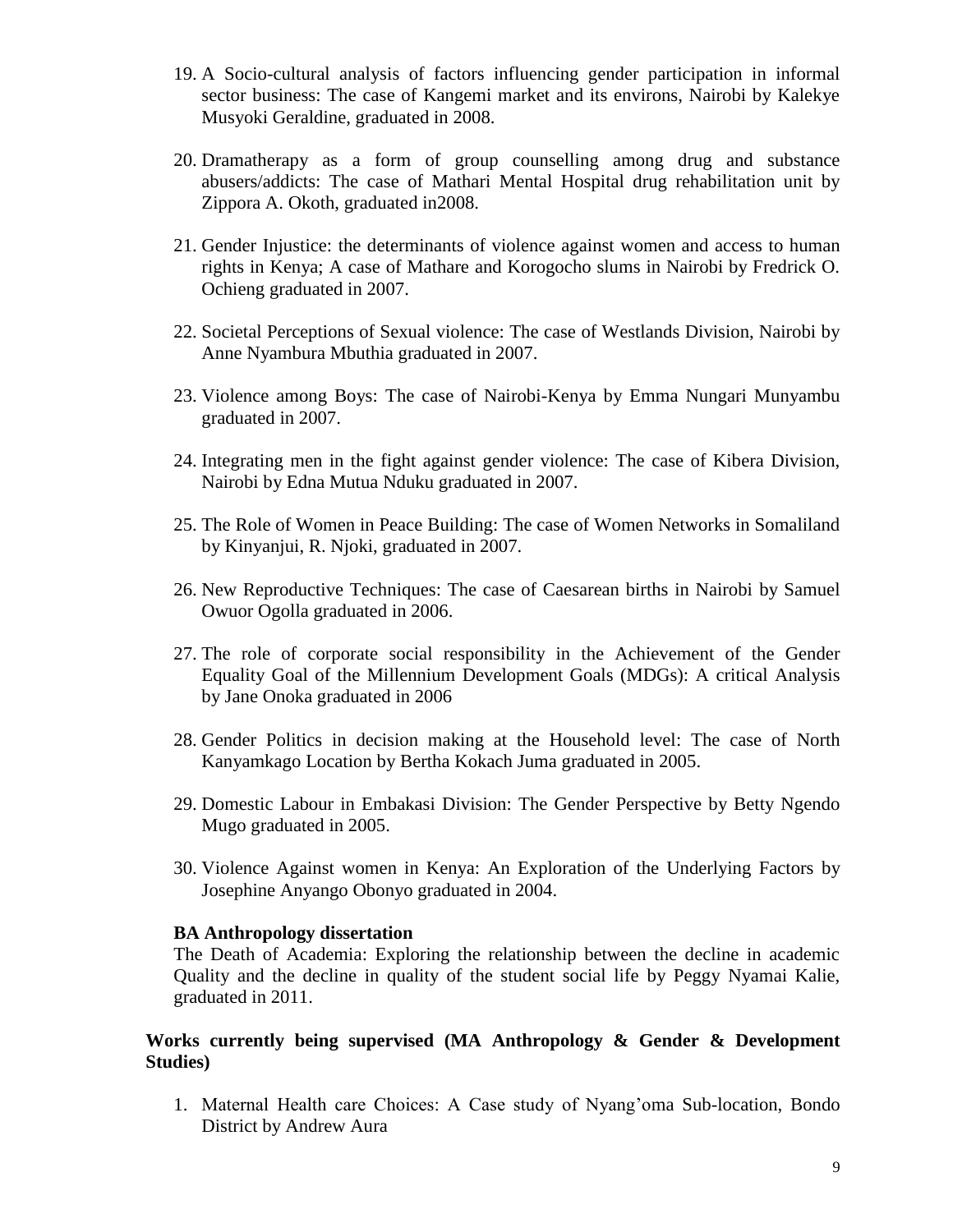- 2. Cash Transfer for orphans and vulnerable children as a form of human capital investment in Homa-Bay County by Shadrack Okumu.
- 3. Effects of Community Perceptions on the Physically Challenged at work Places in Kisumu County by Dan Ogola.
- 4. Intimate partner violence and maternal health outcomes: Experiences prior to and during pregnancy among women in Kakamega Central District by Winnie Osullah.
- 5. Career progression of women in the banking sector: The case of the Standard Chartered Bank Li Nairobi Limited, Nairobi City County by Rozalyne Akinyi.
- 6. The Impact of attitudes of informal sector workers towards saving for old age (Pensions) at Kamukunji jua kali, Nairobi by Cynthia Akinyi.
- 7. "Invisible Half" Recognising the role of Kenyan women in Agricultural production: Case of Karachuonyo Small Holder Farmers by Judith Atieno.
- 8. An assessment of male attitudes on involvement and participation in antenatal care and prevention of mother-to-child transmission of HIV: Exploring men's perceptions in Athi River- sub-location of Mavoko Constituency by Eunice Kidero.
- 9. Challenges affecting career development among women in Kenya: a case of motor industry in Nairobi by Purity Muthuri.

### **Doctoral Works currently being supervised**

- 1. Induced Abortion Practices among the Igembe community of Eastern Kenya by Charity Koronya
- 2. Feminization of the HIV and AIDS Scourge: the case of female care-givers in Uriri District, Migori County by Dalmas Ochieng Omia.
- 3. Climate Change and Forest dwelling women's rights; Experiences of the Ogiek of the Mau Forest Complex in Kenya by Monday Busengi, School of Law.

## **EXTERNAL EXAMINATION**

- 2013 Appointed external examiner, Department of Gender and Development Studies, Kenyatta University
- 2012 Appointed a Doctoral Thesis Examiner by the University of Cape Town, South Africa

## **PROFFESSIONAL AFFILIATIONS:**

- Member of the Pan African Association of Anthropologists (PAA).
- Member of the East African Association of Anthropologists (EAAA)
- Member of the Kenya National Academy of Sciences (KNAS)

## **OTHER ADMINISTRATIVE RESPONSIBILITIES**

- Acted as Director IAGAS in several occasions
- Member of Postgraduate Studies Committee, IAGAS
- Representative of IAGAS to College Academic Board (2009-2011)